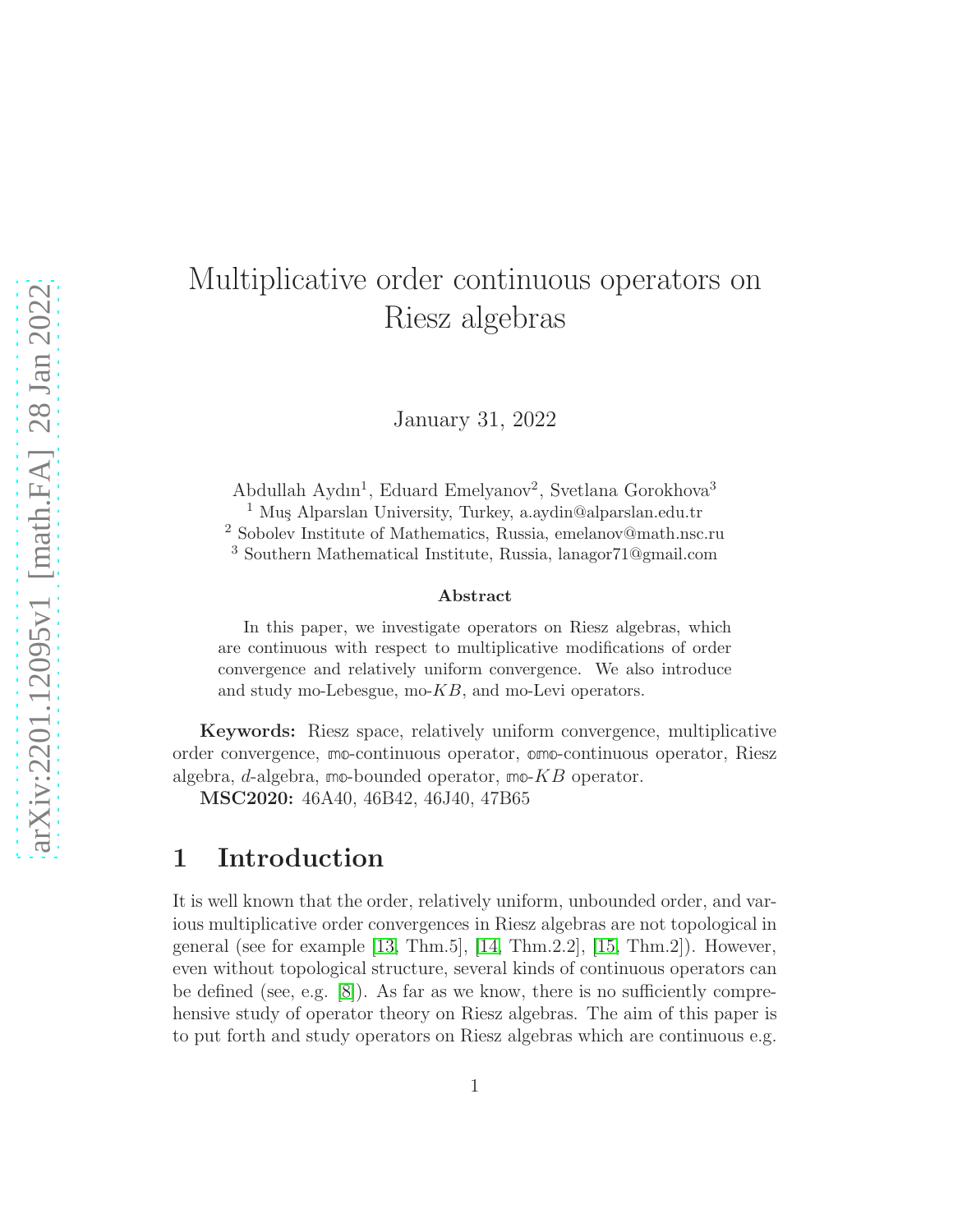with respect to **mo**- or **mr**- convergences. The results obtained in the settings of Riesz algebras may also shed light on operators on the lattice-normed algebras (cf. [\[5,](#page-12-4) [6,](#page-12-5) [8,](#page-12-3) [9,](#page-12-6) [21\]](#page-13-0)). Throughout the paper we assume that all vector spaces are real and all operators are linear. In what follows, we denote by letters  $X$  and  $Y$  Riesz spaces and by  $E$  and  $F$  Riesz algebras.

A net  $(x_{\alpha})_{\alpha \in A}$  in a Riesz space X is order convergent (or  $\infty$ -convergent, for short) to  $x \in X$ , if there exists a net  $(y_{\beta})_{\beta \in B}$  satisfying  $y_{\beta} \downarrow 0$ , and for any  $\beta \in B$ , there exists  $\alpha_{\beta} \in A$ , such that  $|x_{\alpha}-x| \leq y_{\beta}$  for all  $\alpha \geq \alpha_{\beta}$ . In this case, we write  $x_{\alpha} \xrightarrow{\Phi} x$ . A net  $(x_{\alpha})_{\alpha \in A}$  in X relatively uniform converges to  $x \in X$  ( $x_{\alpha} \xrightarrow{\alpha} x$ , for short) if there exists  $u \in X_+$ , such that, for any  $n \in \mathbb{N}$ , there exists  $\alpha_n$  such that  $|x_\alpha - x| \leq \frac{1}{n}u$  for all  $\alpha \geq \alpha_n$  (see, for example, [\[18,](#page-13-1) 1.3.4, p.20]). An operator T between Riesz spaces is called:

- *order bounded*, if T takes order bounded sets to order bounded sets;
- *regular*, if  $T = T_1 T_2$  with  $T_1, T_2 \geq 0$ ;
- *order continuous*, if  $Tx_\alpha \xrightarrow{\Phi} Tx$  whenever  $x_\alpha \xrightarrow{\Phi} x$ ;
- *relatively uniform continuous*, if  $Tx_\alpha \overset{\mathbb{r}}{\rightarrow} Tx$  whenever  $x_\alpha \overset{\mathbb{r}}{\rightarrow} x$ .

It is well known that order continuous and relatively order continuous operators are order bounded. The collection  $\mathcal{L}_r(X, Y)$  of all regular operators between Riesz spaces X and Y is a subspace of the vector space  $\mathcal{L}_b(X, Y)$ of all bounded operators from  $X$  to  $Y$ . Let  $Y$  be Dedekind complete, then  $\mathcal{L}_r(X, Y)$  is a Dedekind complete Riesz space (cf. [\[2,](#page-12-7) Thm.1.67]) containing the collection  $\mathcal{L}_n(X, Y)$  of all order continuous operators from X to Y as a band (cf. [\[2,](#page-12-7) Thm.1.73]). We write  $\mathcal{L}_r(X)$  for  $\mathcal{L}_r(X,X)$ ;  $\mathcal{L}_n(X)$  for  $\mathcal{L}_n(X,X)$ ; etc.

Recall that a Riesz space  $E$  is called *Riesz algebra* if  $E$  is an associative algebra whose positive cone  $E_{+}$  is closed under the algebra multiplication, i.e.,  $x \cdot y \in E_+$  whenever  $x, y \in E_+$ . A Riesz algebra E is called (cf. [\[3,](#page-12-8) [10,](#page-12-9) [12,](#page-12-10) [16,](#page-13-2) [18,](#page-13-1) [20\]](#page-13-3)):

- left (right) d-algebra, whenever  $u \cdot (x \wedge y) = (u \cdot x) \wedge (u \cdot y)$  (resp.,  $(x \wedge y) \cdot u = (x \cdot u) \wedge (y \cdot u)$  for all  $x, y \in E$  and  $u \in E_+$ ;
- $d$ -algebra if E is both left and right  $d$ -algebra;
- left (right) f-algebra if  $x \wedge y = 0$  implies  $(u \cdot x) \wedge y = 0$  (resp.,  $(x \cdot u) \wedge y = 0$ 0) for all  $u \in E_+$ ;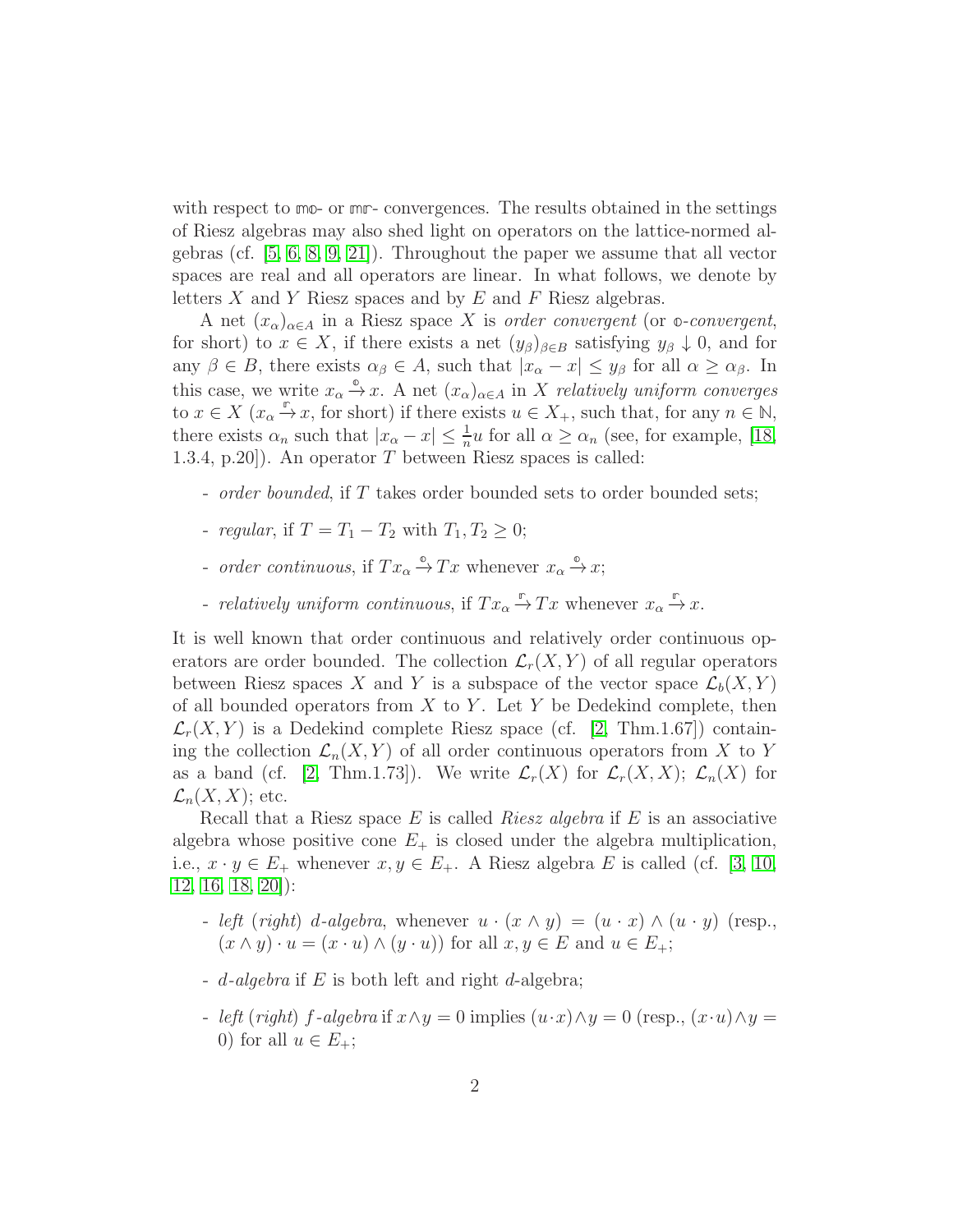- $f$ -algebra if E is both left and right  $f$ -algebra;
- *semiprime* whenever the only nilpotent element in  $E$  is 0;
- unital if E has a positive multiplicative unit.

Any Riesz space  $E$  becomes a commutative  $f$ -algebra with respect to the *trivial algebraic multiplication*  $x * y = 0$  for all  $x, y \in E$ , and  $(E, *)$  is neither unital nor semiprime unless  $\dim(E) = 0$ .

**Example 1.1.** [\[10,](#page-12-9) Ex.5]. In the Riesz space  $\mathbb{R}^D$  of all R-valued functions on a set  $D$ , any f-algebra multiplication  $*$  is uniquely determined by the function  $\zeta(d) := [\mathbb{I}_{\{d\}} * \mathbb{I}_{\{d\}}](d)$ , where  $\mathbb{I}_A \in \mathbb{R}^D$  is the characteristic function of  $A \subseteq D$ . Furthermore,  $(\mathbb{R}^D, *)$  is unital iff it is semiprime iff  $\zeta$  is a weak order unit in **R** D.

Let  $\mathfrak c$  be a linear convergence on a Riesz algebra  $E$  (see, e.g., [\[10,](#page-12-9) Def.1.6]).

**Definition 1.2.** [cf. [\[10,](#page-12-9) Def.5.3]] The algebra multiplication in  $E$  is called Left  $c$ -continuous (right  $c$ -continuous) whenever  $x_\alpha \xrightarrow{c} x$  implies  $y \cdot x_\alpha \xrightarrow{c} y \cdot x$ (resp.,  $x_{\alpha} \cdot y \xrightarrow{\alpha} x \cdot y$ ) for every  $y \in E$ . The algebra multiplication is called **c**-continuous if it is both left and right **c**-continuous.

**Definition 1.3.** Let  $X$  and  $Y$  be Riesz spaces equipped with linear convergences  $\mathfrak{c}_1$  and  $\mathfrak{c}_2$  respectively. An operator  $T : X \to Y$  is called  $\mathfrak{c}_1 \mathfrak{c}_2$ continuous, whenever  $x_{\alpha} \xrightarrow{\alpha_1} x$  in X implies  $Tx_{\alpha} \xrightarrow{\alpha_2} Tx$  in Y. In the case when  $\mathfrak{c}_1 = \mathfrak{c}_2$ , we say that T is  $\mathfrak{c}_1$ -continuous. The collection of all  $\mathfrak{c}_1 \mathfrak{c}_2$ continuous operators from X to Y is denoted by  $\mathcal{L}_{c_1c_2}(X, Y)$ , and if  $c_1 = c_2$ , we denote  $\mathcal{L}_{\mathfrak{c}_1 \mathfrak{c}_2}(X, Y)$  by  $\mathcal{L}_{\mathfrak{c}_1}(X, Y)$ , and  $\mathcal{L}_{\mathfrak{c}_1}(X, X)$  by  $\mathcal{L}_{\mathfrak{c}_1}(X)$ .

A net  $x_{\alpha}$  in a Riesz algebra E is said to be *left* (right) multiplicative **c**-convergent to x whenever

$$
u \cdot |x_{\alpha} - x| \xrightarrow{\mathbb{c}} 0
$$
 (respectively  $|x_{\alpha} - x| \cdot u \xrightarrow{\mathbb{c}} 0$ ) ( $\forall u \in E_+$ ),

briefly  $x_{\alpha} \xrightarrow{m_1 c} x$  (resp.  $x_{\alpha} \xrightarrow{m_1 c} x$ ). If  $x_{\alpha} \xrightarrow{m_1 c} x$  and  $x_{\alpha} \xrightarrow{m_1 c} x$  simultaneously, we write  $x_{\alpha} \stackrel{\text{mc}}{\longrightarrow} x$  (cf. [\[10,](#page-12-9) Def.5.4], [\[5,](#page-12-4) [6,](#page-12-5) [11\]](#page-12-11)). It is worth to notice that many multiplicative  $\mathfrak{c}$ -convergences could be defined by specifying the collections of admissible factors, e.g. the right multiplicative  $\mathfrak{c}$ -convergence of a net  $x_{\alpha}$ in E to  $x \in E$  w.r. to  $A \subseteq E$ :

 $x_{\alpha} \xrightarrow{\mathfrak{m}_r \mathfrak{C}(A)} x$  whenever  $|x_{\alpha} - x| \cdot u \xrightarrow{\mathfrak{C}} 0 \quad (\forall u \in A)$ 

We postpone the study of such specified convergences to further papers.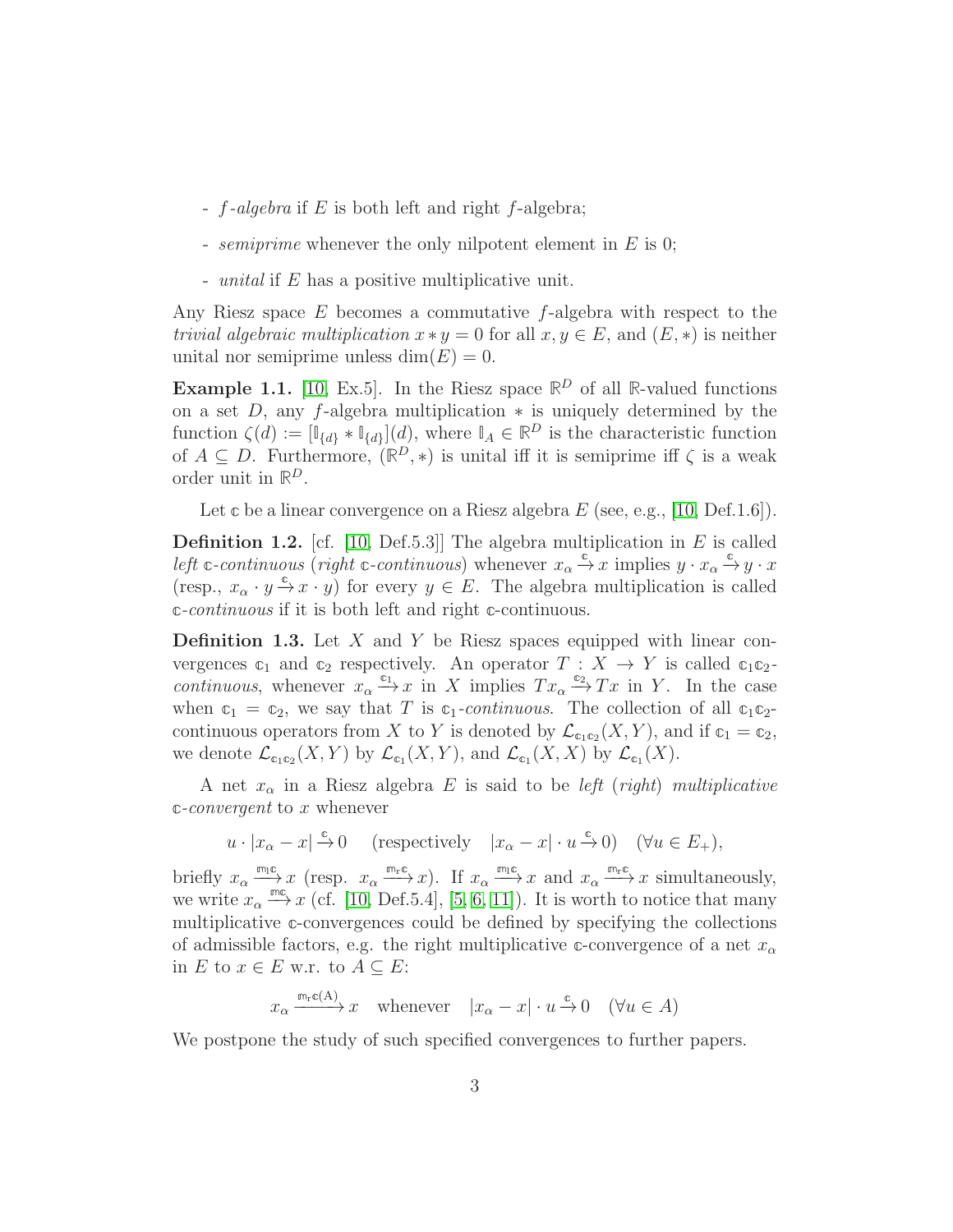**Remark 1.4.** Clearly,  $m_l c \equiv m_r c$  in commutative algebras. Moreover,  $m_l c$ convergence turns to **m**r**c**-convergence and vice versus, if we replace the algebra multiplication "  $\cdot$  " in E by "  $\hat{\cdot}$  " such that  $x \hat{\cdot} y := y \cdot x$ .

We refer for more information on Riesz spaces and Riesz algebras to [\[2,](#page-12-7) [3,](#page-12-8) [7,](#page-12-12) [9,](#page-12-6) [10,](#page-12-9) [18,](#page-13-1) [19,](#page-13-4) [20,](#page-13-3) [22,](#page-13-5) [23\]](#page-13-6). The structure of the present paper is as follows. In Section 2, we investigate **mo**-, **rmo**, and **omo**-continuous operators. Section 3 is devoted to **mo**-Lebesgue, **mo**-KB, and **mo**-Levi operators, and to the domination problem for such operators.

#### 2 Basic properties of **mo**-continuous operators

In this section, we investigate basic properties of **mo**-, **omo**-, and **rmo**-continuous operators in Riesz algebras.

Let X be a Dedekind complete Riesz space. The space  $\mathcal{L}_r(X)$  is a unital Dedekind complete Riesz algebra under the composition operation, and the space  $\mathcal{L}_n(X)$  is a Riesz subalgebra of  $\mathcal{L}_r(X)$ . It is well known that the algebra multiplication in  $\mathcal{L}_r(X)$  is right  $\Phi$ -continuous, whereas in  $\mathcal{L}_n(X)$  it is **o**-continuous (see, e.g. [\[3,](#page-12-8) Thm.1.56]). The following result extends this fact to **mo**-convergence.

**Theorem 2.1.** Let  $X$  be a Dedekind complete Riesz space. Then the algebra multiplication is:

(i) right  $m_r \circ$ -continuous in  $E = \mathcal{L}_r(X);$ 

(*ii*) left and right mo-continuous in  $F = \mathcal{L}_n(X)$ .

*Proof.* (i) Let  $T_{\alpha} \xrightarrow{m_{r} \mathfrak{O}} T$  in E and  $R \in E$ , Then, for every  $S \in E_{+}$ ,

$$
|T_{\alpha} \circ R - T \circ R| \circ S \le |T_{\alpha} - T| \circ |R| \circ S = |T_{\alpha} - T| \circ (|R| \circ S) \xrightarrow{\mathbb{0}} 0. \quad (1)
$$

By (1),  $|T_\alpha \circ R - T \circ R| \circ S \xrightarrow{\Phi} 0$  for every  $S \in E_+$  and hence  $T_\alpha \circ R \xrightarrow{m_r \omega} T \circ R$ R. Since  $R \in E$  is arbitrary, the algebra multiplication in E is right  $m_r \circ$ continuous.

(ii) Let  $T_{\alpha} \stackrel{\text{mon}}{\longrightarrow} T$  in F and  $R \in F$ . Since  $S \circ |T_{\alpha} - T| \stackrel{\circ}{\to} 0$  for each  $S \in F_+$ , it follows from

$$
S \circ |T_\alpha \circ R - T \circ R| \le S \circ |T_\alpha - T| \circ |R| = (S \circ |T_\alpha - T|) \circ |R| \quad (\forall S \in F_+)
$$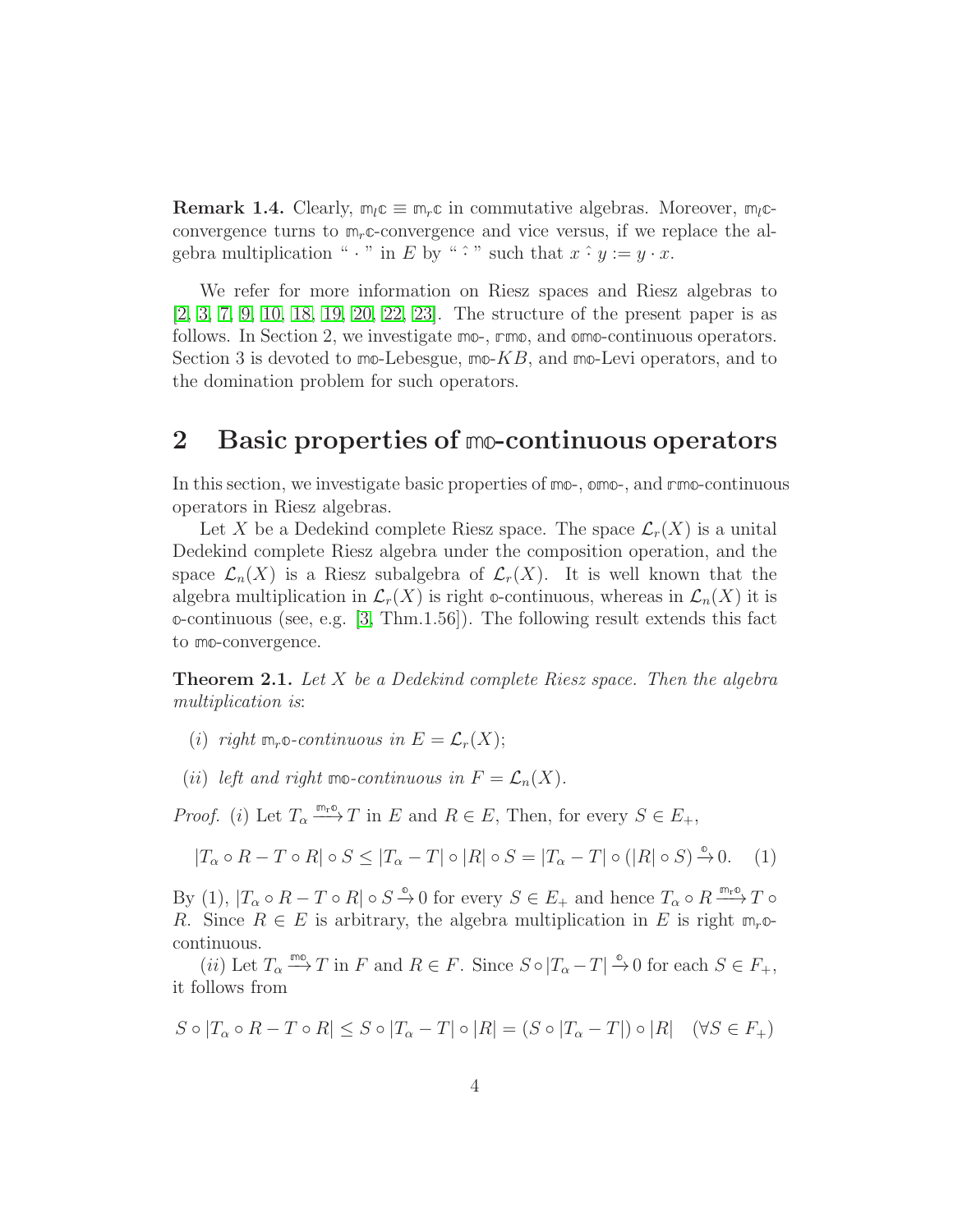that  $S \circ |T_\alpha \circ R - T \circ R| \stackrel{\circ}{\to} 0$ , because the multiplication in E is right  $\circ$ -continuous by [\[3,](#page-12-8) Thm.1.56]. Since  $S \in F$  is arbitrary, we conclude that  $T_{\alpha} \circ R \stackrel{\text{m}_1 \circ}{\longrightarrow} T \circ \stackrel{\circ}{R}$  and hence the multiplication in F is right  $\mathfrak{m}_l$ <sup>o</sup>-continuous. It follows from (i) that  $T_{\alpha} \circ R \xrightarrow{m_r \alpha} T \circ R$ , and hence  $T_{\alpha} \circ R \xrightarrow{m_0 \alpha} T \circ R$ . Since  $R \in F$  is arbitrary, the algebra multiplication in F is right mo-continuous.

We skip similar elementary arguments which shows that the algebra multiplication in F is also left **mo**-continuous. П

The following example shows that, in general, the algebra multiplication is not left  $m_r$ **o**-continuous in  $\mathcal{L}_r(X)$ .

**Example 2.2.** Take a free ultrafilter  $U$  on  $N$ . Recall that any bounded real sequence  $x_k$  converges along U to some  $x_{\mathcal{U}} = \lim_{\mathcal{U}} x_k \in \mathbb{R}$  in the sense that  ${k \in \mathbb{N} : |x_k - x_{\mathcal{U}}| \leq \varepsilon} \in \mathcal{U}$  for every  $\varepsilon > 0$ . Define operators  $L, T_n \in \mathcal{L}_r(\ell^{\infty})$ by  $Lx := x_{\mathcal{U}} \cdot \mathbb{1}_{\mathbb{N}}$  and  $T_n x := x_{\mathcal{U}} \cdot \mathbb{1}_{\{k \in \mathbb{N} : k \geq n\}}$ . It is easy to see that  $T_n \downarrow 0$  and hence  $T_n \xrightarrow{m_r \Phi} 0$  in  $\mathcal{L}_r(\ell^{\infty})$ . However,

$$
L \circ T_n(x) = L(x_{\mathcal{U}} \cdot \mathbb{1}_{\{k \in \mathbb{N} : k \ge n\}}) = x_{\mathcal{U}} \cdot \mathbb{1}_{\mathbb{N}}
$$

implies that  $L \circ T_n \circ I = L \circ T_n \equiv L \neq 0$ . Thus the sequence  $L \circ T_n$  does not **m**r**o**-converge to 0, and hence the algebra multiplication in the Riesz algebra  $\mathcal{L}_r(\ell^{\infty})$  is neither left  $\mathbb{O}$ -, nor left  $\mathbb{m}_r \mathbb{O}$ -continuous.

In the following straightforward properties, we restrict ourselves to the "right" case only skipping the analogical "left" case.

**Observation 2.3.** Let  $E$  and  $F$  be Riesz algebras.

- a) The collections  $\mathcal{L}_{m_r, \mathcal{O}}(E, F)$ ,  $\mathcal{L}_{\mathcal{O}m_r, \mathcal{O}}(E, F)$ , and  $\mathcal{L}_{\mathcal{P}m_r, \mathcal{O}}(E, F)$  of all  $m_r \mathcal{O}$ - $\mathfrak{om}_{r}\mathfrak{O}_{r}$ , and  $\mathfrak{rm}_{r}\mathfrak{O}_{r}$ -continuous operators from E to F are vector spaces.
- b) If E is unital, then  $\mathcal{L}_{\text{om}_r \circ}(E, F) \subseteq \mathcal{L}_{\text{m}_r \circ}(E, F)$ .
- c) If F is unital, then  $\mathcal{L}_{\text{om},\infty}(E,F) \subseteq \mathcal{L}_n(E,F)$ .
- d) If E has right  $\circ$ -continuous algebra multiplication then  $\mathcal{L}_{m_r\circ}(E,F) \subseteq$  $\mathcal{L}_{\text{om}_{r}\circ}(E, F)$  (cf. [\[10,](#page-12-9) Lem.5.5]).
- e) If E is Archimedean then  $\mathcal{L}_{\text{om}_r \circ}(E, F) \subseteq \mathcal{L}_{\text{rem}_r \circ}(E, F)$ .
- f) If E is Archimedean and has right **o**-continuous algebra multiplication then  $\mathcal{L}_{m_r o}(E, F) \subseteq \mathcal{L}_{m_r o}(E, F)$  by d) and e).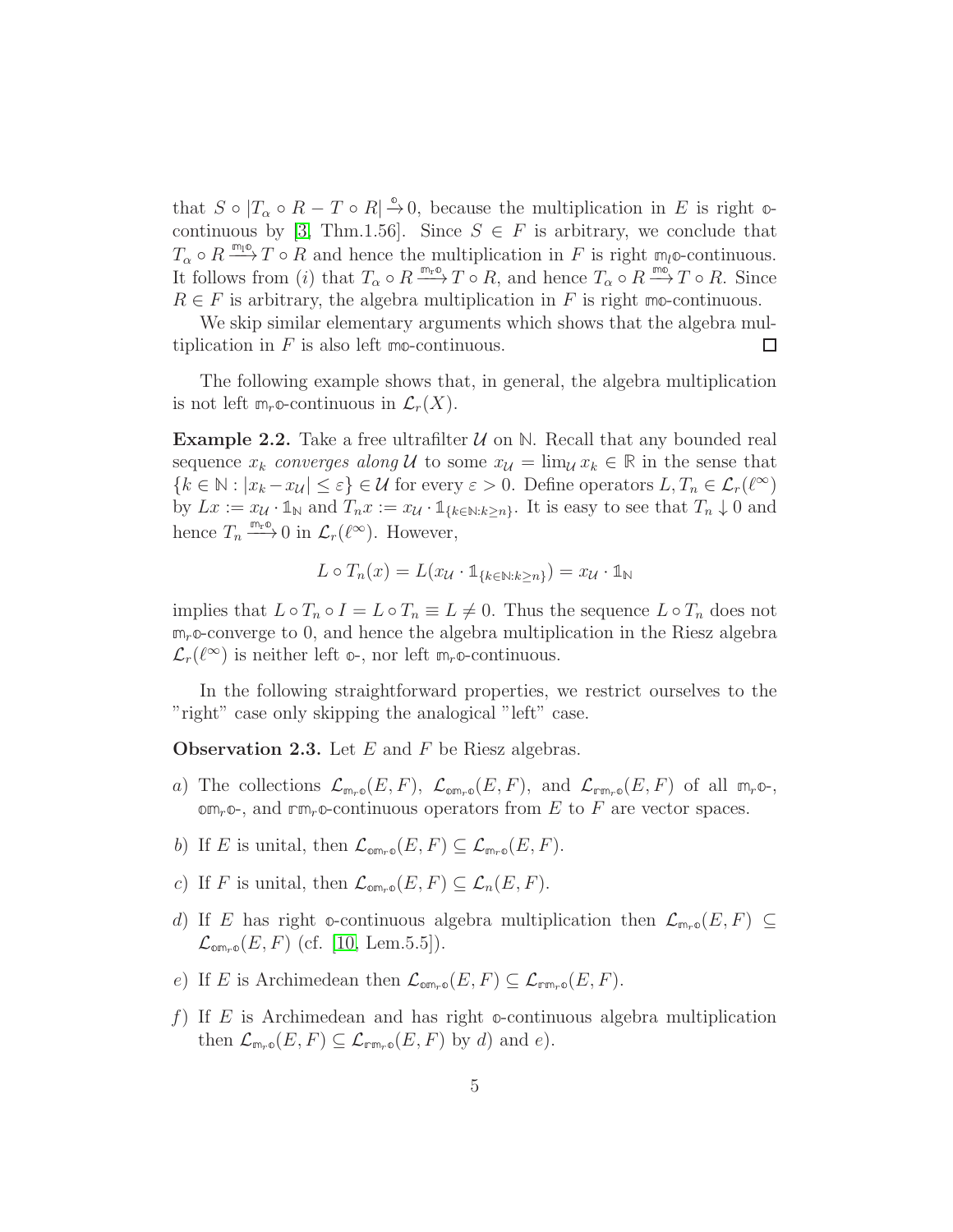g) If F is an Archimedean f-algebra then the algebra multiplication in F is commutative and  $\Phi$ -continuous (cf. [\[20,](#page-13-3) [16\]](#page-13-2)) and hence  $\mathcal{L}_n(E, F) \subseteq$  $\mathcal{L}_{\text{omo}}(E, F)$  (cf. [\[10,](#page-12-9) Lem.5.1]).

The next result generalizes [\[10,](#page-12-9) Prop.5.1] with essentially the same proof.

Proposition 2.4. The algebra multiplication in any Riesz algebra F is both left and right **r**-continuous.

*Proof.* Let  $x_{\alpha} \xrightarrow{\mathbb{r}} x$  in F and  $y \in F$ . Then there exists  $v \in F_+$  such that, for any  $k \in \mathbb{N}$ , there is  $\alpha_k$  with  $|x_\alpha - x| \leq \frac{1}{k}v$  for all  $\alpha \geq \alpha_k$ . Since, for all  $\alpha \geq \alpha_k$ we have

$$
|y \cdot x_{\alpha} - y \cdot x| \le |y| \cdot |x_{\alpha} - x| \le \frac{1}{k}|y| \cdot v \& |x_{\alpha} \cdot y - x \cdot y| \le |x_{\alpha} - x| \cdot |y| \le \frac{1}{k}v \cdot |y|
$$

for all  $\alpha \geq \alpha_k$ , it follows  $y \cdot x_\alpha \stackrel{\mathbb{r}}{\rightarrow} y \cdot x$  and  $x_\alpha \cdot y \stackrel{\mathbb{r}}{\rightarrow} x \cdot y$ . The result follows because of  $y \in F$  was taken arbitrary.  $\Box$ 

**Proposition 2.5.** Let  $X$  be a Riesz space and  $F$  an Archimedean Riesz algebra. Then  $\mathcal{L}_{\text{rrf}}(X, F) \subseteq \mathcal{L}_{\text{rmp}}(X, F)$ .

Proof. Let  $T \in \mathcal{L}_{rr}(X, F)$ . Suppose  $x_{\alpha} \stackrel{\mathbb{F}}{\rightarrow} x$  in X. Then  $Tx_{\alpha} \stackrel{\mathbb{F}}{\rightarrow} Tx$  in F. Take  $u \in F_+$ , such that, for any  $n \in \mathbb{N}$ , there exists  $\alpha_n$  with  $|Tx_\alpha - Tx| \leq \frac{1}{n}u$ for all  $\alpha \geq \alpha_n$ . Take any  $w \in F_+$ . Then  $|Tx_{\alpha}-Tx| \cdot w \leq \frac{1}{n}$  $\frac{1}{n}u \cdot w$  for all  $\alpha \geq \alpha_n$ . Since F is Archimedean, then  $\frac{1}{n}u \cdot w \downarrow 0$  and hence  $|Tx_\alpha-Tx| \cdot w \xrightarrow{\mathfrak{D}} 0$ . Since  $w \in F_+$  is arbitrary,  $Tx_\alpha \stackrel{m_{\text{r}}\circ}{\longrightarrow} Tx$ . As the proof of  $Tx_\alpha \stackrel{m_{\text{r}}\circ}{\longrightarrow} Tx$  is analogous, we obtain the desired result.  $\Box$ 

**Theorem 2.6.** Let  $X$  be a Riesz space and let  $F$  be an Archimedean Riesz algebra, then

$$
\mathcal{L}_r(X,F) \subseteq \mathcal{L}_{\text{rfr}}(X,F) \subseteq \mathcal{L}_{\text{rrm}_{\ell}r}(X,F) \cap \mathcal{L}_{\text{rrm}_{r}r}(X,F) \subseteq \mathcal{L}_{\text{rrm}(X,F).
$$

Proof. Despite the first incision is well known, we include its proof for the convenience. Let  $T \in \mathcal{L}_r(X, F)$  and  $x_\alpha \overset{\mathbb{F}}{\rightarrow} x$  in X. Take  $T_1, T_2 \geq 0$  with  $T = T_1 - T_2$  and  $u \in X_+$ , so that, for each  $n \in \mathbb{N}$ , there exists  $\alpha_n$  such that  $|x_{\alpha}-x| \leq \frac{1}{n}u$  for all  $\alpha \geq \alpha_n$ . Then

$$
|Tx_{\alpha} - Tx| = |(T_1 - T_2)x_{\alpha} - (T_1 - T_2)x| = |T_1(x_{\alpha} - x) - T_2(x_{\alpha} - x)| \le
$$
  

$$
|T_1(x_{\alpha} - x)| + |T_2(x_{\alpha} - x)| \le T_1|x_{\alpha} - x| + T_2|x_{\alpha} - x| \le \frac{1}{n}(T_1u + T_2u),
$$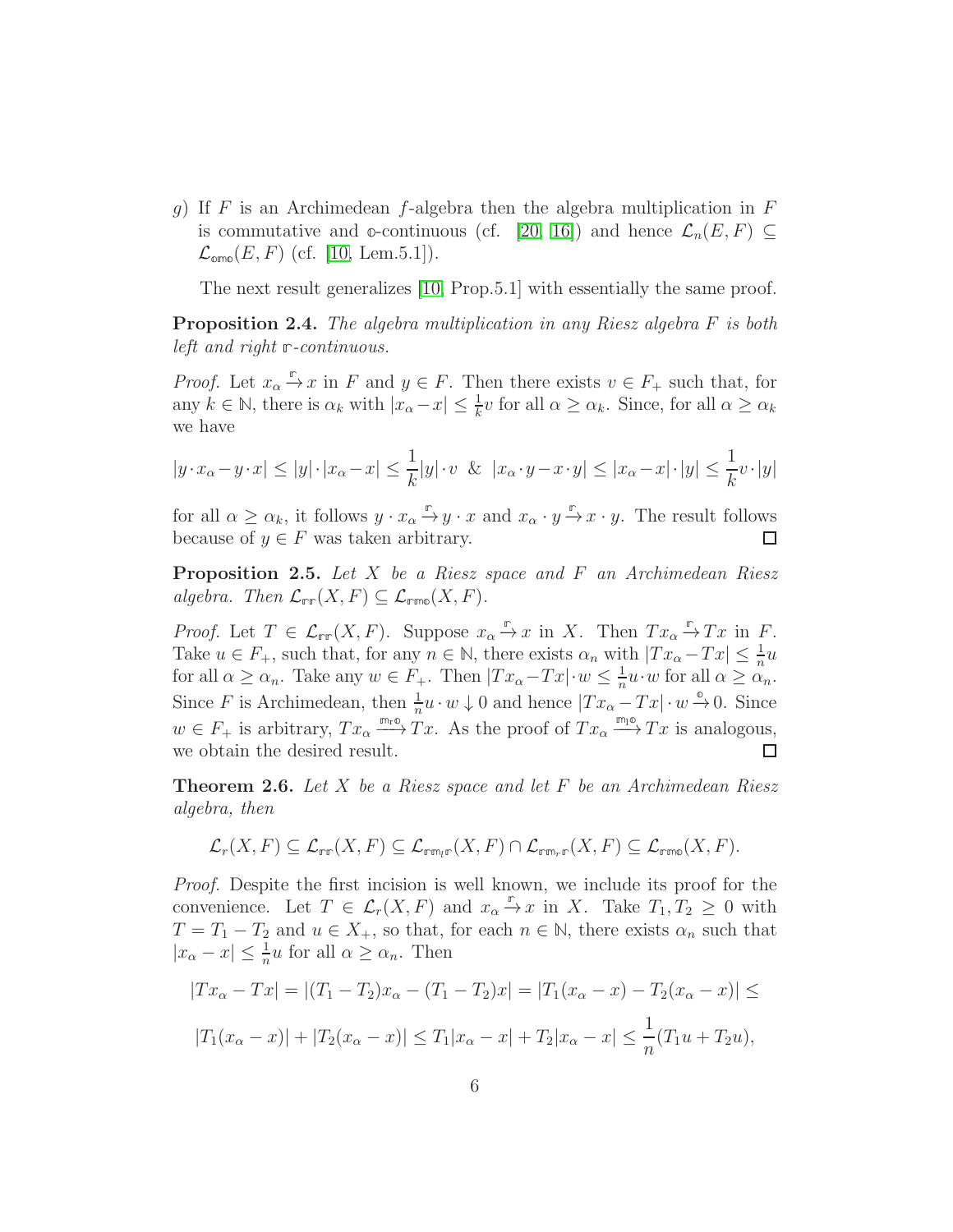and thus  $Tx_{\alpha} \xrightarrow{\mathbb{r}} Tx$  in E. Hence  $\mathcal{L}_r(X, F) \subseteq \mathcal{L}_{rr}(X, F)$ .

In the rest of the proof, it suffices to restrict ourselves to the "right" case only. Let  $T \in \mathcal{L}_{rr}(X, F)$  and  $x_{\alpha} \stackrel{\mathbb{F}}{\rightarrow} x$  in X. It follows from  $Tx_{\alpha} \stackrel{\mathbb{F}}{\rightarrow} Tx$  that there exist  $w \in F_+$  and a sequence of indexes  $\alpha_n$  satisfying  $|Tx_\alpha - Tx| \leq \frac{1}{n}w$ for all  $\alpha \geq \alpha_n$ . Then, for every  $f \in F_+$ ,

$$
|Tx_{\alpha} - Tx| \cdot f \le \frac{1}{n}w \cdot f \quad (\forall \alpha \ge \alpha_n). \tag{2}
$$

By (2),  $Tx_{\alpha} \xrightarrow{m_r r} Tx$  and hence  $\mathcal{L}_{rrr}(X, F) \subseteq \mathcal{L}_{rrm_r r}(X, F)$ .

The inclusions  $\mathcal{L}_{\text{rem}_{l} \mathbb{P}}(X, F) \subseteq \mathcal{L}_{\text{rem}_{l} \mathbb{O}}(X, F)$  and  $\mathcal{L}_{\text{rem}_{r} \mathbb{P}}(X, F) \subseteq \mathcal{L}_{\text{rem}_{r} \mathbb{O}}(X, F)$ hold true because the **r**-convergence implies **o**-convergence in any Archimedean Riesz space, so in F. □

**Example 2.7.** The set  $Orth(X)$  of all orthomorphisms on an Archimedean Riesz space X is an Archimedean commutative unital algebra with **o**-continuous algebra multiplication [\[20,](#page-13-3) Thm.8.6]. Since **mo**-convergence coincides with  $\infty$ -convergence in  $Orth(X)$ , any operator from  $Orth(X)$  to an arbitrary Riesz algebra is **mo**-continuous if and only if it is **omo**-continuous.

**Example 2.8.** [\[10,](#page-12-9) Ex.6] Let  $\mathcal{U}$  be a free ultrafilter on N. We define an operation  $*$  in  $\ell^{\infty}$  by  $x * y := \lim_{\mathcal{U}} (x_n \cdot y_n) \cdot \mathbb{1}_{\mathbb{N}}$ . It is easy to see that  $(\ell^{\infty}, *)$  is a commutative d-algebra. The identity operator I on  $(\ell^{\infty}, *)$  is order bounded but it is neither  $\text{om}_{l}$  o- nor  $\text{om}_{r}$  o-continuous. Indeed,  $f_{n} := 1_{\{k \in \mathbb{N}: k \geq n\}} \stackrel{\circ}{\to} 0$  in  $\ell^{\infty}$ , yet the sequence  $1 * I(f_n) = I(f_n) * 1 = f_n * 1 \equiv 1$  o-converges to  $1 \neq 0 = 1 * I(0) = I(0) * 1.$ 

We continue with an extension of [\[10,](#page-12-9) Thm.12].

<span id="page-6-0"></span>Proposition 2.9. Let E be a Riesz algebra. The following conditions are equivalent:

- (i) E is a left (right) d-algebra with left (right)  $\infty$ -continuous multiplication;
- (ii)  $\inf_E(u \cdot A) = u \cdot \inf_E A$  (resp.,  $\inf_E(A \cdot u) = (\inf_E A) \cdot u$ ) for every  $u \in E_+$  and  $A \subseteq E$  such that  $\inf_{E} A$  exists;
- (iii)  $\sup_E(u \cdot A) = u \cdot \sup_E A$  (resp.,  $\sup_E(A \cdot u) = (\sup_E A) \cdot u$ ) for every  $u \in E_+$  and  $A \subseteq E$  such that  $\sup_{E} A$  exists.

The proof of Proposition [2.9](#page-6-0) for the "right" case is identical with the proof of Theorem 12 in [\[10\]](#page-12-9), and the proof for the "left" case is similar.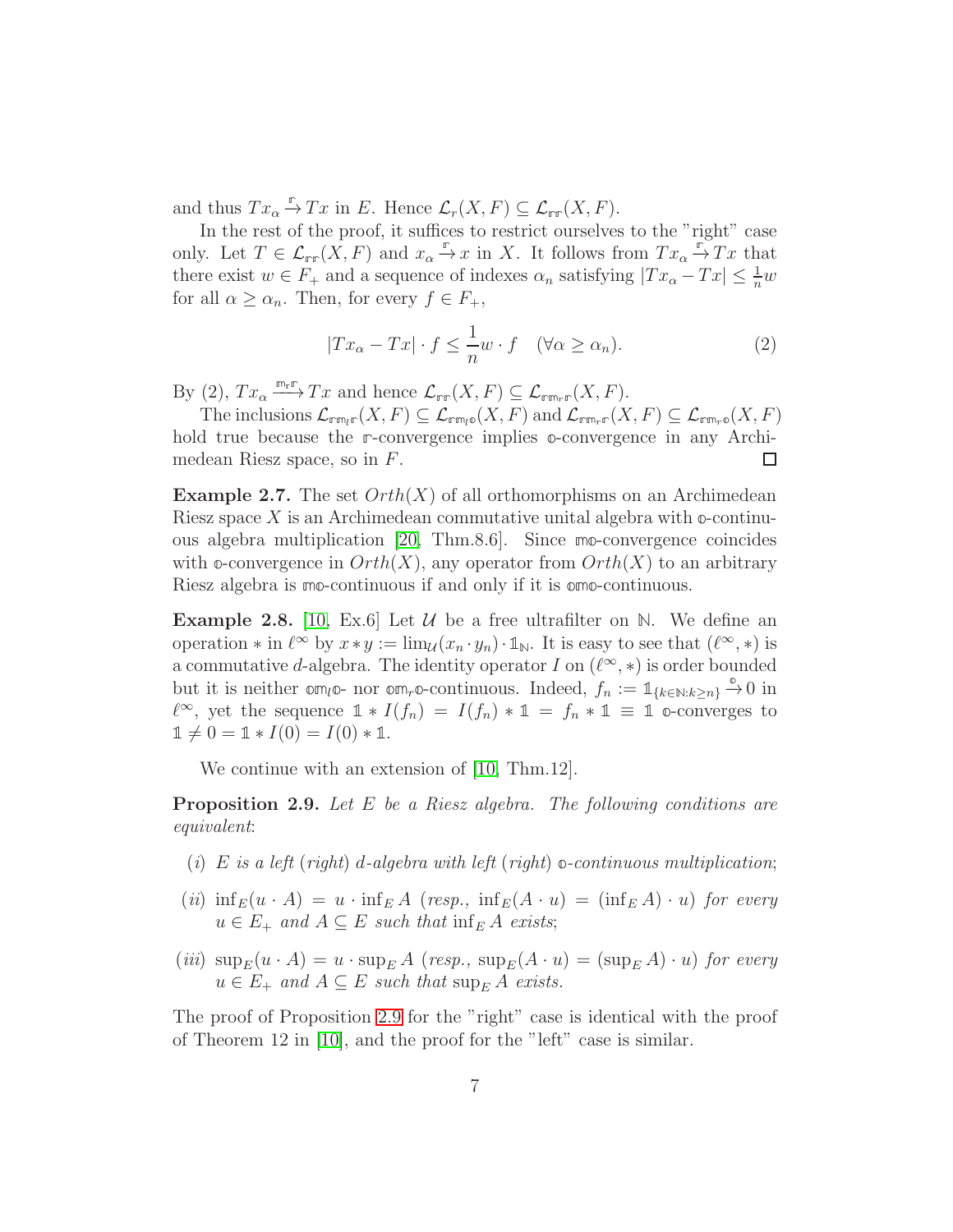<span id="page-7-0"></span>Theorem 2.10. Each **m**r**o**-continuous operator from a Riesz algebra E satisfying  $\inf_E(A \cdot u) = (\inf_E A) \cdot u$  for every  $u \in E_+$  and  $A \subseteq E$ , whenever  $\inf_E A$  exists, to a Riesz algebra F is  $\mathfrak{om}_{r}$  o-continuous. The same result is true with replacing "right" by "left".

Proof. We restrict ourselves to the "right" case only. It is enough to show that  $\circ$ -convergence implies  $\mathfrak{m}_r \circ$ -convergence in E. Let  $x_\alpha \overset{\circ}{\to} x$  in E. Then there exists a net  $y_\beta$  satisfying  $y_\beta \downarrow 0$ , and for any  $\beta$ , there is  $\alpha_\beta$  such that  $|x_{\alpha}-x| \leq y_{\beta}$  for all  $\alpha \geq \alpha_{\beta}$ . Take  $u \in E_{+}$ . Then  $|x_{\alpha}-x| \cdot u \leq y_{\beta} \cdot u$  for all  $\alpha \ge \alpha_{\beta}$ . It follows from Proposition [2.9](#page-6-0)  $\inf_{\beta \in B} (y_{\beta} \cdot u) = (\inf_{\beta \in B} y_{\beta}) \cdot u = 0$ . Thus  $y_\beta \cdot u \downarrow 0$ , and hence  $|x_\alpha - x| \cdot u \xrightarrow{\mathfrak{D}} 0$ . Since  $u \in E_+$  is arbitrary,  $x_\alpha \xrightarrow{\mathfrak{m}_r \mathfrak{D}} x$ .

Each Archimedean f-algebra E is a commutative d-algebra (cf. [\[16\]](#page-13-2)), and hence satisfies the conditions of the above theorem due to Proposition [2.9.](#page-6-0) The following example shows that **o**-continuity of the algebra multiplication in  $E$  is essential in Theorem [2.10.](#page-7-0)

Example 2.11. Consider the following d-algebra multiplication in the Riesz space c of convergent real sequences:

$$
x * y := (\lim_{n \to \infty} x_n \cdot y_n) \cdot \mathbb{1}_N. \tag{3}
$$

The algebra multiplication  $*$  is not  $\infty$ -continuous since  $\mathbb{1}_{\{k>n\}} \downarrow 0$  but  $\mathbb{1}_{\mathbb{N}} *$  $\mathbb{1}_{\{k\geq n\}} \equiv \mathbb{1}_{\mathbb{N}} \neq 0$ . The identity operator *I* on  $(c, *)$  is trivially mo-continuous. However, it is not **omo-continuous:**  $\mathbb{1}_{\{k\geq n\}} \xrightarrow{\mathbb{0}} 0$  yet  $I(\mathbb{1}_{\{k\geq n\}}) * \mathbb{1}_{\mathbb{N}} \equiv \mathbb{1}_{\mathbb{N}}$ , and hence  $I(\mathbb{1}_{\{k>n\}})$  does not mo-converge to  $I(0) = 0$ .

Furthermore, I is momm-continuous on  $(c, *)$ . Indeed,  $g_\alpha \stackrel{\text{m0}}{\longrightarrow} 0$  in  $(c, *)$ implies  $|g_{\alpha}| * \mathbb{1}_{\mathbb{N}} \stackrel{\circ}{\rightarrow} 0$ , and since by (3), the sequence  $|g_{\alpha}| * \mathbb{1}_{\mathbb{N}}$  lies in one dimentional sublattice of c, then  $|g_{\alpha}| * \mathbb{1}_N \xrightarrow{\mathbb{r}} 0$ , which implies that  $|g_{\alpha}| * u \xrightarrow{\mathbb{r}} 0$ for all  $u \in c_+$ , and hence  $g_\alpha \xrightarrow{m r} 0$  in  $(c, *)$ .

**Definition 2.12.** A subset A of a Riesz algebra E is called:

- $m_l$ **o**-bounded if the set  $u \cdot A$  is order bounded for each  $u \in E_+$ ;
- $m_r \circ$ -bounded if  $A \cdot u$  is order bounded for each  $u \in E_+$ ;
- mo-bounded if A is both  $m_l$ <sup>o</sup>- and  $m_r$ <sup>o</sup>-bounded.

Every **o**-bounded subset of E is **mo**-bounded; and if the algebra multiplication in E is trivial then every subset of E is **mo**-bounded.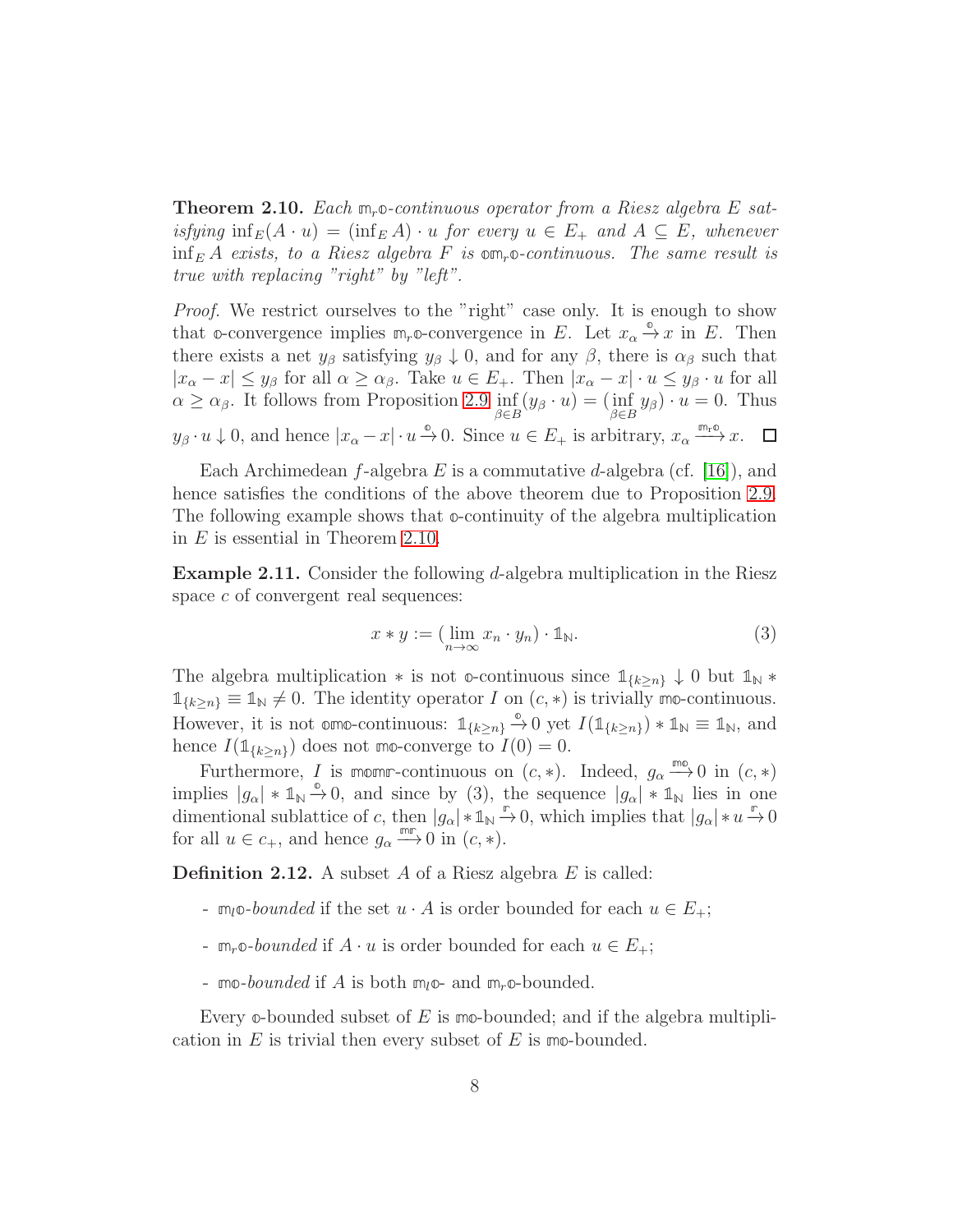**Definition 2.13.** An operator T from a Riesz space X to a Riesz algebra F is called  $m_l$ <sup>o-</sup>,  $m_r$ <sup>o-</sup>, or else  $m$ <sup>o</sup>-bounded if T maps order bounded subsets of X into  $m_l \circledcirc$ ,  $m_r \circledcirc$ , or mo-bounded subsets of F respectively.

If the algebra multiplication in  $E$  is trivial, then every operator on  $E$  is **mo**-bounded.

**Remark 2.14.** Let X be a Riesz space, and let F be a Riesz algebra. Then:

- every order bounded (and hence every positive) operator from  $X$  to  $F$  is **mo**-bounded;
- if F is unital, then every  $(m_l \circledcirc)$   $m_r \circledcirc$ -bounded operator from X to F is order bounded.

The following theorem is an adopted version of [\[1,](#page-12-13) Thm.2.1] for **mo**continuous operators. Its proof below is a modification of the proof of Theorem 2.1 from [\[1\]](#page-12-13).

**Theorem 2.15.** Let  $T : E \to F$  be an operator between two Archimedean Riesz algebras.

- (i) If T is **mo**-, **omo**-, or **rmo**-continuous then T is **mo**-bounded.
- (ii) If T is  $m_l \circledcirc$ -,  $\circledcirc m_l \circledcirc$ -, or  $\mathbf{r} \circledcirc \mathbf{r} \circledcirc \mathbf{r}$  (resp.,  $m_r \circledcirc$ -,  $\circledcirc \mathbf{r} \circledcirc \mathbf{r} \circledcirc \mathbf{r} \circledcirc \mathbf{r} \circledcirc \mathbf{r}$ continuous) then T is  $m_l$ **o**-bounded (resp.,  $m_r$ **o**-bounded).

*Proof.* (i) Let  $T: E \to F$  be an mo-continuous (resp., omo-continuous, rmocontinuous) operator between two Riesz algebras. Take an arbitrary order interval  $[0, b] \subseteq E$  and consider the directed set  $\mathcal{I} = \mathbb{N} \times [0, b]$  with the lexicographical order [\[1,](#page-12-13) Thm.2.1]. Take a net  $x_{(n,y)} := \frac{1}{n}y$  indexed by  $\mathcal{I}$ . It follows from  $0 \leq x_{(n,y)} \leq \frac{1}{n}$  $\frac{1}{n}b \downarrow 0$  that  $x_{(n,y)} \stackrel{\mathbb{F}_{\text{p}}}{\longrightarrow} 0$ . Then  $x_{(n,y)} \stackrel{\mathbb{e}_{\text{p}}}{\longrightarrow} 0$ ,  $x_{(n,y)} \stackrel{\text{m}{\mathbb{F}}}{\longrightarrow} 0$ , and  $x_{(n,y)} \stackrel{\text{mod}}{\longrightarrow} 0$ . If T is mo-continuous (resp., omo-, and  $\text{rmo-continuous}$ ) then  $Tx_{(n,y)} \stackrel{\text{imo}}{\longrightarrow} 0$ . Hence

$$
|w \cdot T(x_{(n,y)})| \vee |T(x_{(n,y)}) \cdot w| \xrightarrow{\mathbb{O}} 0 \quad (\forall w \in F_+).
$$

Take any  $w \in F_+$ . Then there exists a net  $z_\beta \downarrow 0$  in F such that for every  $\beta$ there exists  $(n_\beta, y_\beta) \in \mathcal{I}$  satisfying  $|w \cdot T(x_{(n,y)})| \vee |T(x_{(n,y)}) \cdot w| \leq z_\beta$  for all  $(m, y) \ge (n_\beta, y_\beta)$ . Take any  $z_\beta$ . Then, in particular, for all  $u \in [0, b]$ ,

$$
\frac{1}{n_{\beta}+1}(|w \cdot Tu| \vee |(Tu) \cdot w|) = |w \cdot T(x_{(n_{\beta}+1,u)})| \vee |T(x_{(n_{\beta}+1,u)}) \cdot w| \leq z_{\beta}. \tag{4}
$$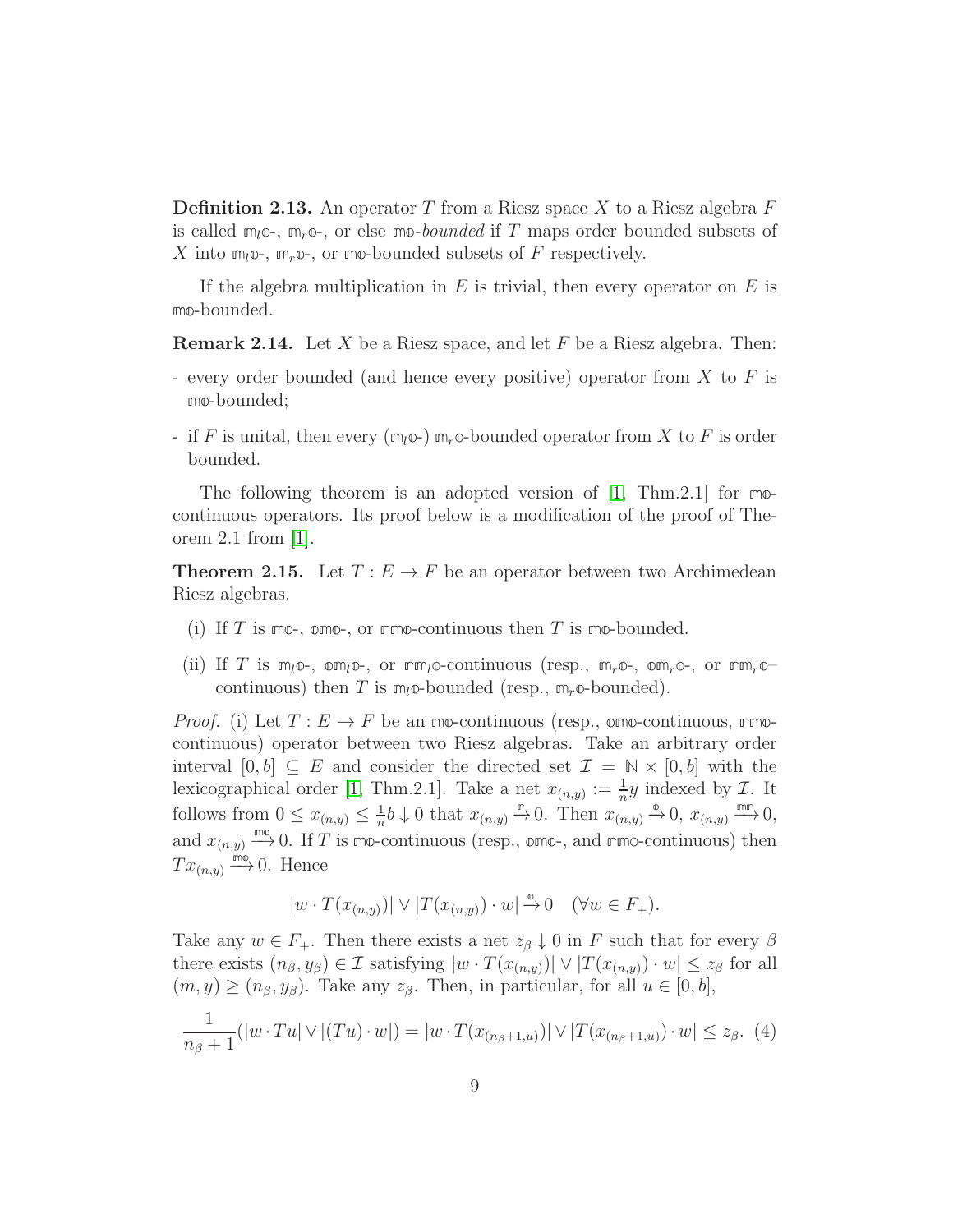By (4),  $w \cdot T[0, b] \cup (T[0, b]) \cdot w \subseteq [-(n_\beta + 1)z_\beta, (n_\beta + 1)z_\beta]$  and since  $w \in F_+$ is arbitrary, we conclude that T is **mo**-bounded.

(ii) The modification of the proof in (i) for the " $m_l \omega$ -" and " $m_r \omega$ -bounded case" is trivial.  $\Box$ 

## 3 **mo**-Lebesgue, **mo**-KB, and **mo**-Levi operators

In this section, we undertake an attempt to adopt some of results of the recent paper [\[4\]](#page-12-14) to **mo**-convergence in Riesz algebras. Especially, we investigate the domination problem for related operators.

<span id="page-9-0"></span>**Definition 3.1.** We say that an operator  $T$ 

- a) from a Riesz space X to a Riesz algebra F is  $\text{mo-}Lebesgue$  if  $Tx_\alpha \overset{\text{mo}}{\longrightarrow} 0$ for every net  $x_{\alpha}$  in X such that  $x_{\alpha} \downarrow 0$ . In particular, every omocontinuous operator is **mo**-Lebesgue;
- b) from a locally solid Riesz space  $X = (X, \tau)$  to a Riesz algebra F is an **mo-KB**-operator if, for every  $τ$ -bounded increasing net  $x_\alpha$  in  $X_+$ , there exists  $x \in X$  such that  $Tx_\alpha \stackrel{\text{mod}}{\longrightarrow} Tx;$
- c) from a locally solid Riesz space  $X = (X, \tau)$  to a Riesz algebra F is a quasi mo-KB-operator if, for every  $\tau$ -bounded increasing net  $x_{\alpha}$  in  $X_{+}$ ,  $Tx_{\alpha}$  is an mo-Cauchy net;
- d) from a Riesz algebra E to a Riesz algebra F is an **mo**-Levi operator if, for every mo-bounded increasing net  $x_{\alpha}$  in  $E_{+}$ , there exists  $x \in E$  such that  $Tx_{\alpha} \stackrel{\text{mo}}{\longrightarrow} Tx;$
- e) from a Riesz algebra E to a Riesz algebra F is a quasi **mo**-Levi opera*tor* if, for every mo-bounded increasing net  $x_{\alpha}$  in  $E_{+}$ , the net  $Tx_{\alpha}$  is **mo**-Cauchy in F .

The  $m_l$ **o**-  $m_r$ **o**-Lebesgue operators, the  $m_l$ **o**- and  $m_r$ **o**-KB-operators, the quasi  $m_l$ **o**-KB- and quasi  $m_r$ **o**-KB-operators, the  $m_l$ **o**- and  $m_r$ **o**-Levi operators, the quasi  $m_l$ <sup>o</sup>-Levi and quasi  $m_r$ <sup>o-Levi</sup> operators are defined analogiously.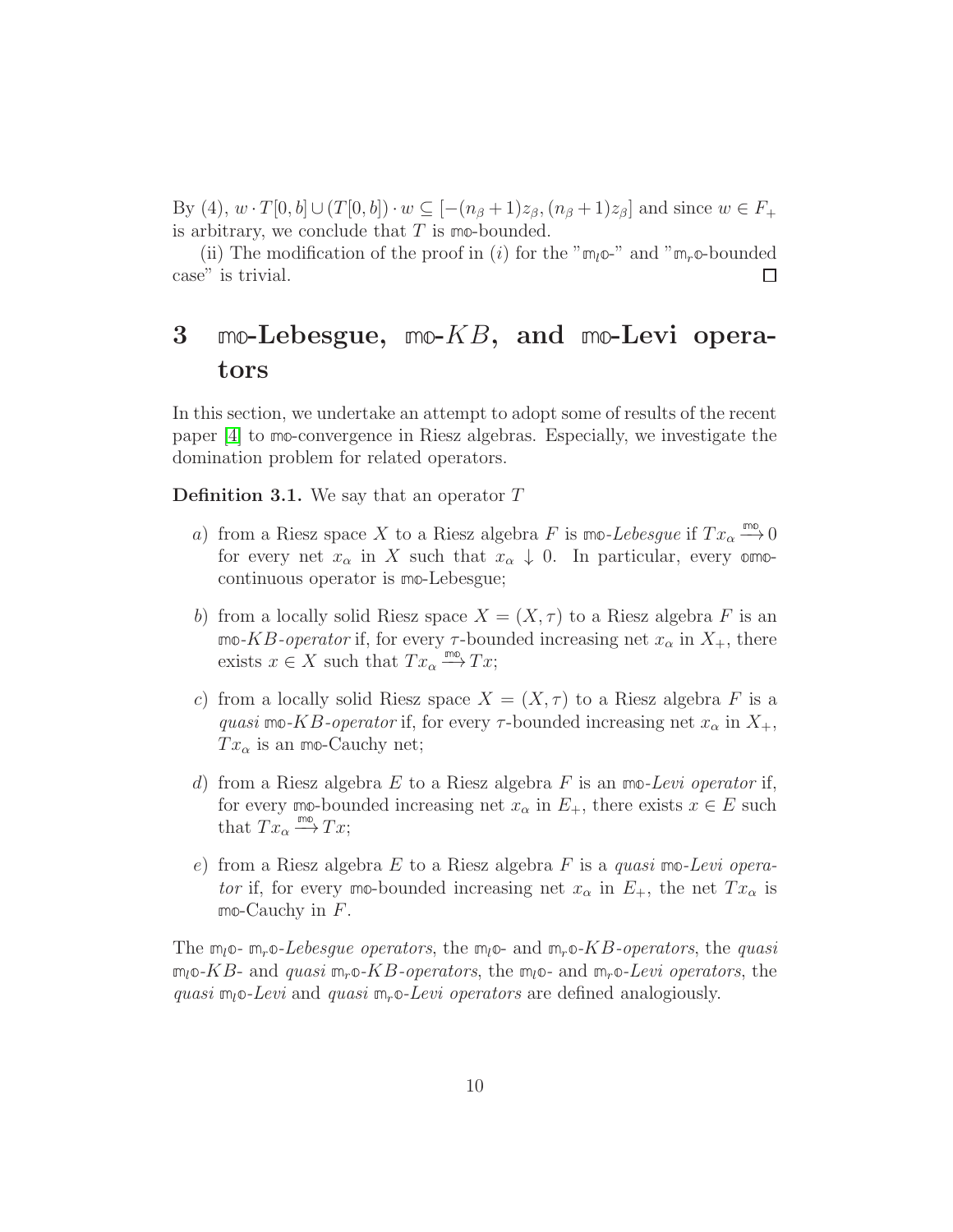Although it seems that the sequential versions of Definition [3.1](#page-9-0) and the adopted for **r**-convergence modifications of this definition are also interesting, we do not study them in the present paper.

**Example 3.2.** (cf. [\[4,](#page-12-14) Ex.3.1]) Let E be the f-algebra of all bounded real functions on  $[0, 1]$  which differ from a constant on at most countable subset of [0, 1] equipped with the poinwise algebraic multiplication. Let  $T : E \to E$ be an operator that assigns to each  $f \in E$  the constant function  $T f$  on [0, 1] such that the set  $\{t \in [0,1]: f(t) \neq (T f)(t)\}\$ is at most countable. Then T is a rank one operator which is continuous in the sup-norm on  $E$ . Consider the following net in  $E$  indexed by finite subsets of  $[0, 1]$ :

$$
f_{\alpha}(t) = \begin{cases} 1 & \text{if } t \notin \alpha \\ 0 & \text{if } t \in \alpha \end{cases}.
$$

Then  $f_{\alpha} \downarrow 0$  in E and so  $f_{\alpha} \stackrel{\text{mod}}{\longrightarrow} 0$ . However,  $T f_{\alpha} \equiv \mathbb{1}_{[0,1]}$  for all  $\alpha$ , and hence  $T f_{\alpha} \stackrel{\text{m0}}{\longrightarrow} \mathbb{1}_{[0,1]} \neq 0$ . Therefore T is neither **omo**- nor **mo**-Lebesgue.

It is well known that each order bounded disjointness preserving operator T between Riesz spaces X and Y has modulus  $|T|$ , and  $|T||x| = |T|x|| = |Tx|$ for all  $x \in X$ ; and there exist Riesz homomorphisms  $R_1, R_2 : X \to Y$  such that  $T = R_1 - R_2$ .

The next theorem is motivated by [\[4,](#page-12-14) Thm.2.5] and has the similar proof.

<span id="page-10-0"></span>Theorem 3.3. Let T be an order bounded disjointness preserving **mo**-KBoperator from a locally solid Riesz space  $(X, \tau)$  to a Riesz algebra F. If  $|S| \leq |T|$  then S is an mo-KB-operator. The similar result holds true for  $m_l \circ K \circ B$  and  $m_r \circ K \circ B$  operators.

*Proof.* We restrict ourselves to the case of  $m\text{-}KB$ -operators. Take a  $\tau$ bounded increasing net  $x_{\alpha}$  in  $X_+$ . Then  $T(x_{\alpha}-x) \stackrel{\text{mod}}{\longrightarrow} 0$  for some  $x \in X$ . So, for every  $u \in F_+$ ,  $u \cdot |T(x_\alpha - x)| \stackrel{\circ}{\rightarrow} 0$  and  $|T(x_\alpha - x)| \cdot u \stackrel{\circ}{\rightarrow} 0$ , and hence

$$
u \cdot |S(x_{\alpha} - x)| \le u \cdot |S||x_{\alpha} - x| \le u \cdot |T||x_{\alpha} - x| = u \cdot |Tx_{\alpha} - Tx| \xrightarrow{\mathbb{0}} 0;
$$

$$
|S(x_{\alpha}-x)| \cdot u \leq |S||x_{\alpha}-x| \cdot u \leq |T||x_{\alpha}-x| \cdot u = |Tx_{\alpha}-Tx| \cdot u \xrightarrow{\mathbb{0}} 0.
$$

Thus  $(u \cdot |Sx_{\alpha} - Sx|) \vee (|Sx_{\alpha} - Sx| \cdot u) \stackrel{\circ}{\rightarrow} 0$  for every  $u \in F_{+}$ . Therefore  $Sx_{\alpha} \stackrel{\text{mod}}{\longrightarrow} Sx$ , and hence S is an mo-KB-operator.  $\Box$ 

Since, for a Riesz homomorphism  $T, 0 \leq S \leq T$  implies that S is also a Riesz homomorphism, the next result follows from Theorem [3.3.](#page-10-0)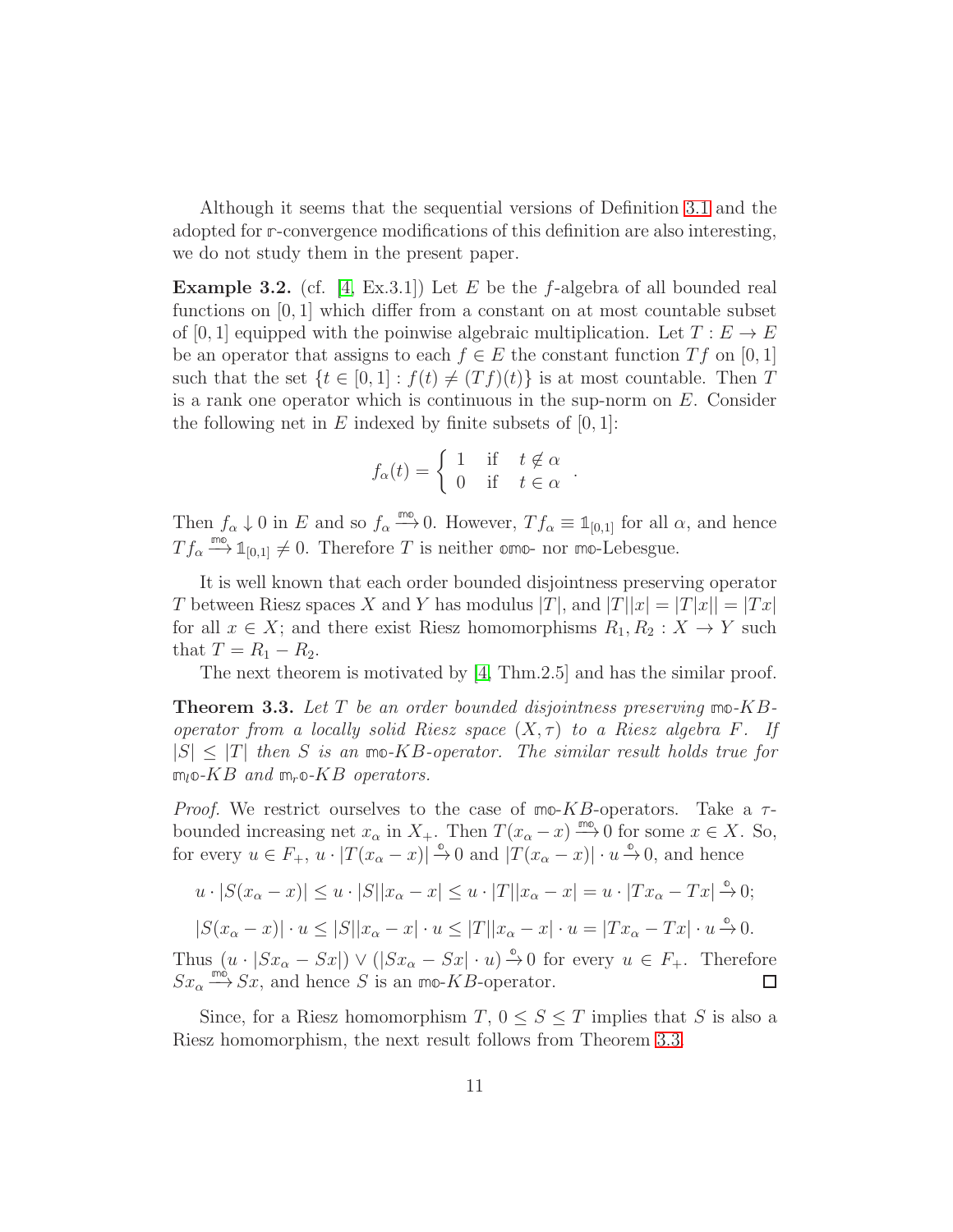Corollary 3.4. Let T be an **mo**-KB Riesz homomorphism from a locally solid Riesz space to a Riesz algebra. Then every operator S satisfying  $0 \leq S \leq T$  is also an **mo**-KB Riesz homomorphism. The similar result is true for **m**l**o**-KB and **m**r**o**-KB Riesz homomorphisms.

The following result is analogous to [\[4,](#page-12-14) Thm.2.6].

Theorem 3.5. Let T be a positive quasi **mo**-KB operator from a locally solid Riesz space  $(X, \tau)$  to a Riesz algebra F. Then every operator S satisfying  $0 \leq S \leq T$  is also a quasi mo-KB operator. The similar result holds true for quasi  $m_l \circ K \circ B$  and quasi  $m_r \circ K \circ B$  operators.

*Proof.* Take an increasing  $\tau$ -bounded net  $x_{\alpha}$  in  $X_{+}$  and let  $0 \leq S \leq T$ . Then  $Tx_\alpha \uparrow$ , and since T is quasi mo-KB, the net  $Tx_\alpha$  is mo-Cauchy. Pick a  $u \in F_+$ . Then there exists a net  $z_\beta \downarrow$  in F such that, for each  $\beta$ , there exists  $\alpha_{\beta}$  such that  $u \cdot |Tx_{\alpha_1} - Tx_{\alpha_2}| \leq z_{\beta}$  for all  $\alpha_1, \alpha_2 \geq \alpha_{\beta}$ . Choosing  $\alpha_1, \alpha_2 \geq \alpha_{\beta}$ for a fixed  $\alpha_{\beta}$  we have

$$
u \cdot |Sx_{\alpha_1} - Sx_{\alpha_2}| \le u \cdot |S(x_{\alpha_1} - x_{\alpha_\beta})| \le u \cdot |T(x_{\alpha_1} - x_{\alpha_\beta})| \le z_\beta. \tag{5}
$$

By (5),  $u \cdot |Sx_{\alpha_1} - Sx_{\alpha_2}| \le z_\beta$  for all  $\alpha_1, \alpha_2 \ge \alpha_\beta$ . Thus the net  $Sx_\alpha$  is  $m_l \circledcirc$ Cauchy. Hence, the operator S is quasi  $m_l \circ K B$ . Similar argument shows that S is quasi  $m_r \in KB$ . Therefore, S is a quasi  $mo$ -KB-operator.  $\Box$ 

The following result is motivated by [\[4,](#page-12-14) Thm.2.7].

Theorem 3.6. Let T be a positive quasi **m**l**o**-Levi operator from a Riesz algebra E to a Riesz algebra F. Then each operator  $S : E \to F$  satisfying 0 ≤ S ≤ T is also quasi **m**l**o**-Levi. The similar result holds true for quasi **m**r**o**-Levi and **mo**-Levi operators.

*Proof.* Let  $x_{\alpha}$  be an  $m_l$ <sup>o-bounded increasing net in  $E_+$ . Then the net  $Tx_{\alpha}$ </sup> is  $m_l$ **o-Cauchy** in F. Pick some  $u \in F_+$ . There exists a net  $z_\beta \downarrow 0$  in F such that, for each  $\beta$ , there exists  $\alpha_{\beta}$  such that  $u \cdot |Tx_{\alpha_1} - Tx_{\alpha_2}| \leq z_{\beta}$  for all  $\alpha_1, \alpha_2 \geq \alpha_{\beta}$ . Pick  $\alpha_1, \alpha_2 \geq \alpha_{\beta}$  for a fixed  $\alpha_{\beta}$ . Then

$$
u \cdot |Sx_{\alpha_1} - Sx_{\alpha_2}| \le u \cdot |S(x_{\alpha_1} - x_{\alpha_\beta})| \le u \cdot |T(x_{\alpha_1} - x_{\alpha_\beta})| \le z_\beta. \tag{6}
$$

By (6),  $u \cdot |Sx_{\alpha_1} - Sx_{\alpha_2}| \le z_\beta$  for all  $\alpha_1, \alpha_2 \ge \alpha_\beta$ . Since  $u \in F_+$  is arbitrary, the net  $Sx_{\alpha}$  is  $m_l$ <sup>o</sup>-Cauchy. Hence, S is quasi  $m_l$ <sup>o</sup>-Levi. Analogously, if T is quasi **m**r**o**-Levi or **mo**-Levi then S has the same property.  $\Box$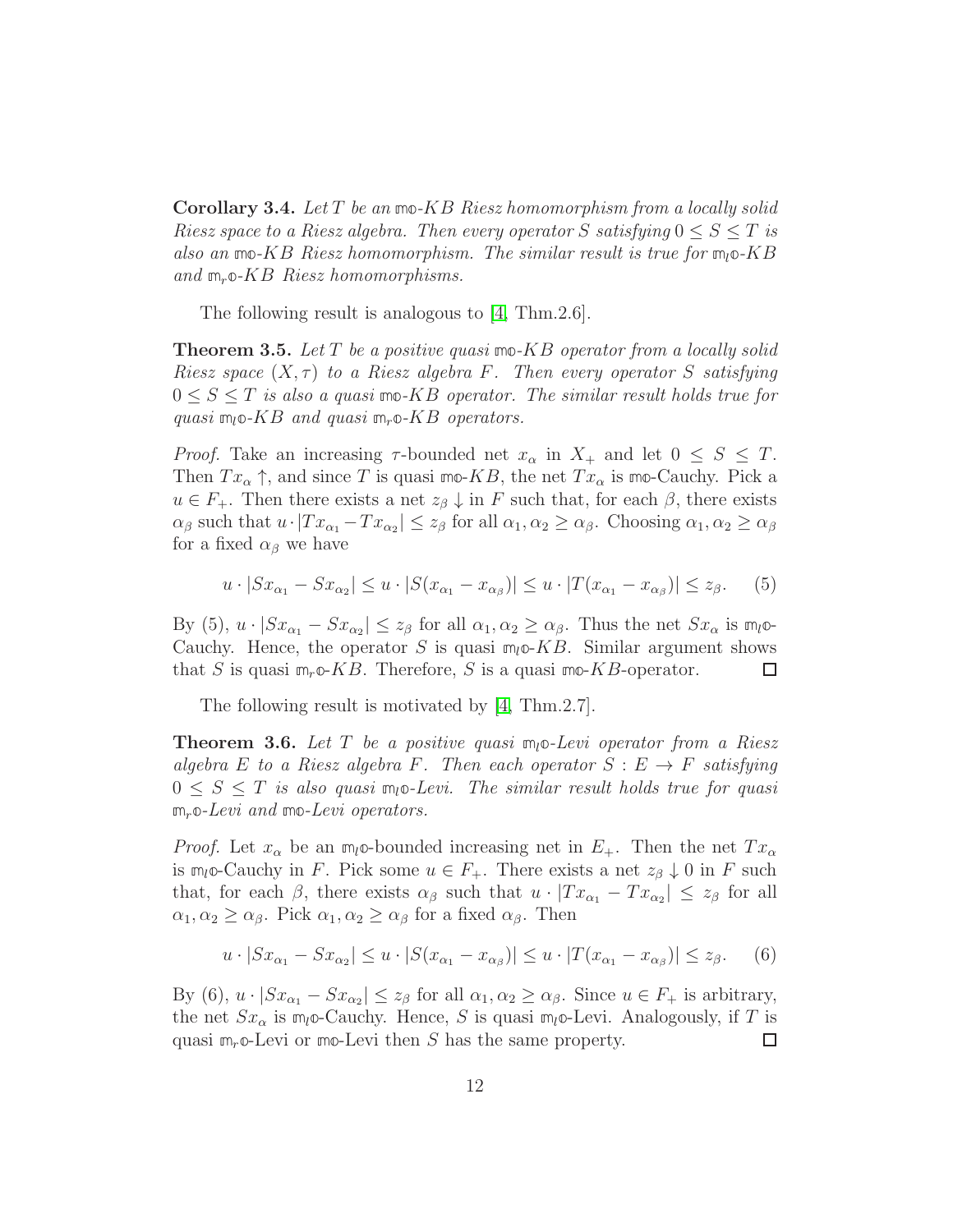We conclude the section with short discussion of extensions of operators introduced in Definition [3.1](#page-9-0) to the second order duals. In what follows we assume that the first order dual of any Riesz space under the consideration separates its points. We recall that, under these conditions, any Riesz space X is embedded in its second order dual X'' via the mapping  $x \stackrel{i}{\rightarrow} x'$ '', where  $x''(z) = z(x)$  for all  $z \in X'$ . If  $(E, \cdot)$  is a Riesz algebra, then E'' is again Riesz algebra with respect to the Arens multiplication [\[17\]](#page-13-7). In all cases of an operator T considered in Definition [3.1,](#page-9-0) i.e.  $T : X \to F$  and  $T : E \to F$ , the second dual  $T''$  is acting between spaces of the same types. Therefore it is natural to ask whether or not, for an **mo**-Lebesgue, **mo**-KB-, and **mo**-Levi operator  $T$ , the operator  $T''$  is mo-Lebesgue, mo- $KB$ -, and mo-Levi respectively. The authors do not know examples of  $T$ , for which the answer to the above question is negative.

#### References

- <span id="page-12-13"></span>[1] Y. A. Abramovich, G. Sirotkin, On order convergence of nets. Positivity, 9(3), 287–292, 2005.
- <span id="page-12-7"></span>[2] C.D. Aliprantis, O. Burkinshaw, Locally Solid Riesz Spaces with Applications to Economics, Mathematical Surveys and Monographs Centrum, vol. 105, 2nd ed., 2003.
- <span id="page-12-14"></span><span id="page-12-8"></span>[3] C.D. Aliprantis, O. Burkinshaw, Positive Operators. Springer, Dordrecht, 2006.
- [4] S. Alpay, E. Emelyanov, S. Gorokhova, The or-continuous, Lebesgue, KB, and Levi operators between vector lattices and topological vector spaces. arxiv.org/abs/2105.01810v1
- <span id="page-12-5"></span><span id="page-12-4"></span>[5] A. Aydın, Multiplicative order convergence in f-algebras. Hacet. J. Math. Stat. 49 (2020), no. 3, 998–1005.
- [6] A. Aydın, The multiplicative norm convergence in normed Riesz algebras. Hacet. J. Math. Stat. 50 (2021), no. 1, 24–32.
- <span id="page-12-12"></span>[7] A. Aydın, H. Gul, S. Gorokhova, Nonstandard hulls of lattice-normed ordered vector spaces. Turkish. J. Math. 42 (2018), 155–163.
- <span id="page-12-3"></span>[8] A. Aydın, E.Y. Emelyanov, N. Erkurşun-Özcan, M.A.A. Marabeh, Unbounded p-Convergence in Lattice-Normed Vector Lattices. Sib. Adv. Math. 29 (2019), 164–182.
- <span id="page-12-6"></span>[9] A. Aydın, E.Y. Emelyanov, N. Erkurşun-Özcan, M.A.A. Marabeh, Compact-like operators in lattice-normed spaces. Indag. Math. (N.S.) 29 (2018), 633–656.
- <span id="page-12-9"></span>[10] A. Aydın, E. Emelyanov, S. G. Gorokhova, Full lattice convergence on Riesz spaces. Indag. Math. (N.S.) 32 (2021), 658–690.
- <span id="page-12-11"></span>[11] A. Aydın, M. Et, Statistically multiplicative convergence on locally solid Riesz algebras. Turkish. J. Math. 45 (2021), 1506–1516.
- <span id="page-12-10"></span>[12] G. Buskes, A. van Rooij, Almost f-algebras: structure and the Dedekind completion. Positivity 4 (2000), 233–243.
- <span id="page-12-0"></span>[13] Y.A. Dabboorasad, E.Y. Emelyanov, M.A.A. Marabeh, uT-Convergence in locally solid vector lattices. Positivity 22 (2018), 1065–1080.
- <span id="page-12-1"></span>[14] Y.A. Dabboorasad, E.Y. Emelyanov, M.A.A. Marabeh, Order convergence is not topological in infinite-dimensional vector lattices. Uzb.Mat.Zh. 1 (2020), 159–166.
- <span id="page-12-2"></span>[15] S.G. Gorokhova, Intrinsic characterization of the space  $c_0(A)$  in the class of Banach lattices. Math. Notes, 60 (1996), 330–333.